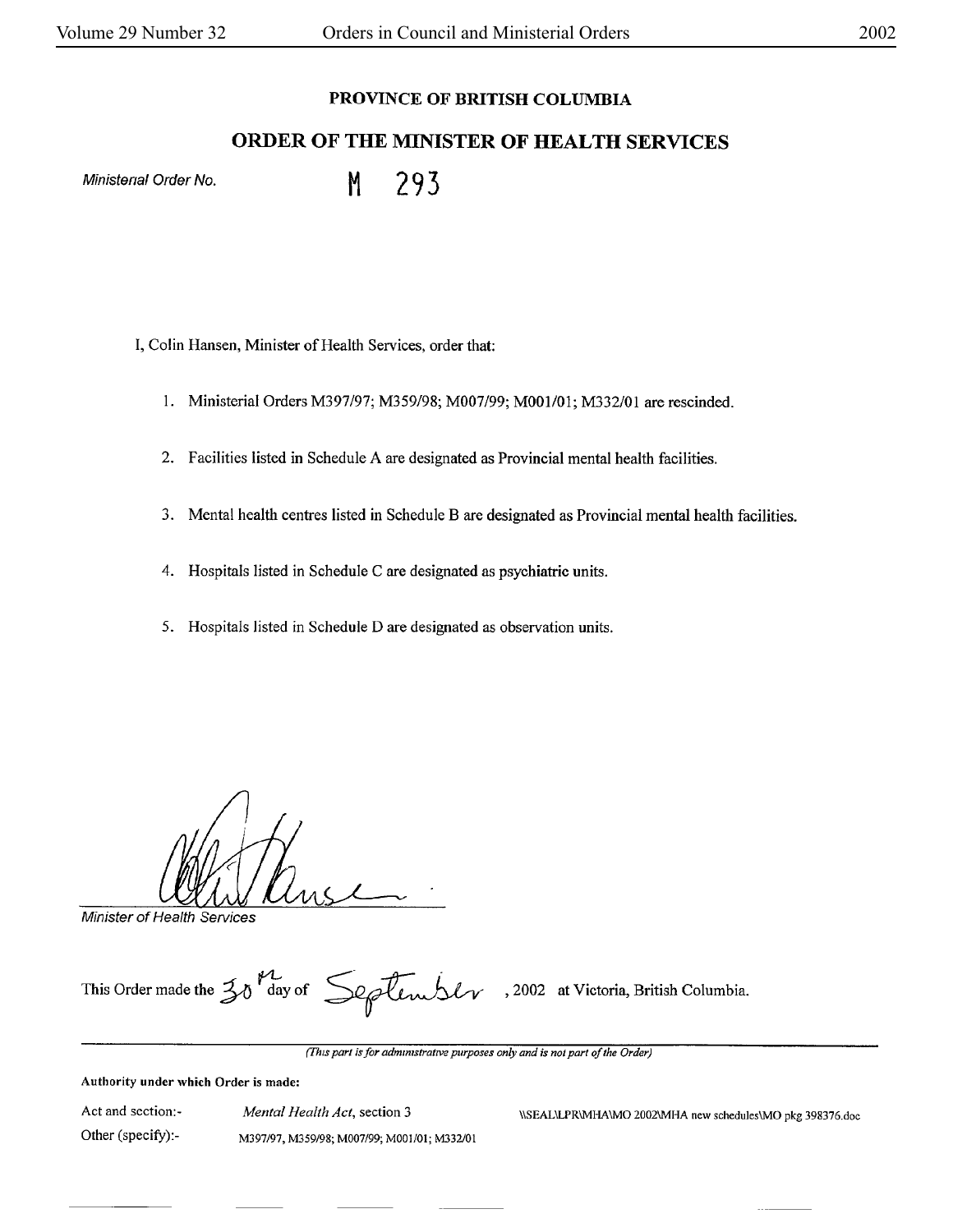l,

#### **SCHEDULE A**

Facilities designated as Provincial mental health facilities under section 3(1) of the Mental Health Act:

> Burnaby Mental Health Services, Burnaby Forensic Psychiatric Institute, Port Coquitlam Jack Ledger House, Victoria Maples Adolescent Treatment Centre, Burnaby Regional Health Centre (Pacific), Abbotsford Riverview Hospital, Port Coquitlam Seven Oaks Provincial Mental Health Facility, Victoria Willow Clinic (Woodlands), New Westminster Youth Forensic Psychiatric Services Inpatient Assessment Unit, Burnaby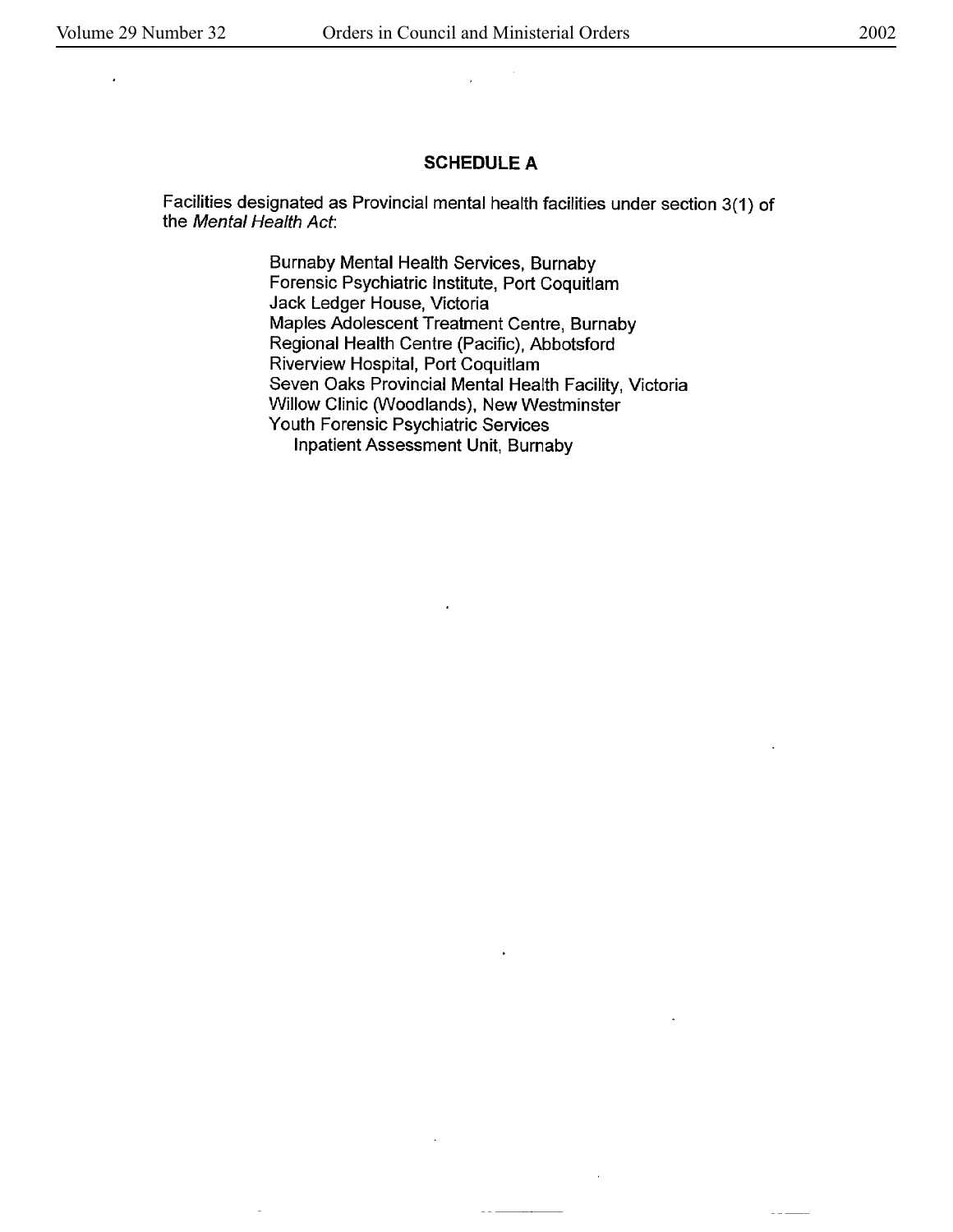### **SCHEDULE B**

Mental Health Centres designated as Provincial mental health **facilities** under section 3(1) of the Mental Health Act:

> Abbotsford Mental Health Centre Boundary Mental Health Services Campbell River Mental Health Centre Castlegar Mental Health Services Chilliwack Mental Health Centre Courtenay Mental Health Centre Cranbrook Mental Health Centre Dawson Creek Mental Health Centre Delta Mental Health Centre Duncan Mental Health Centre Howe Sound Community Mental Health Services, Squamish Kamloops Mental Health Centre Kelowna Mental Health Centre Langley Mental Health Centre Maple Ridge Mental Health Centre Mission Mental Health Centre Nanaimo Mental Health Centre Nelson Mental Health Centre New Westminster Mental Health Centre North Shore Mental Health Centre, North Vancouver Parksville Mental Health Centre Penticton Mental Health Centre Port Alberni Mental Health Centre Port McNeil! Mental Health Centre Powell River Mental Health Centre Prince George Mental Health Centre Prince Rupert Mental Health Centre Quesnel Mental Health Centre Saanich Mental Health Centre, Victoria Salmon Arm Mental Health Centre Smithers Mental Health Centre Sunshine Coast Mental Health Centre, Sechelt Surrey Central Mental Health Centre Surrey North Mental Health Centre Terrace Mental Health Centre Trail Mental Health Centre Tri-Cities Mental Health Centre, Port Coquitlam Vernon Mental Health Centre Victoria Mental Health Centre Western Communities Mental Health Centre, Victoria White Rock/ South Surrey Mental Health Centre Williams Lake Mental Health Centre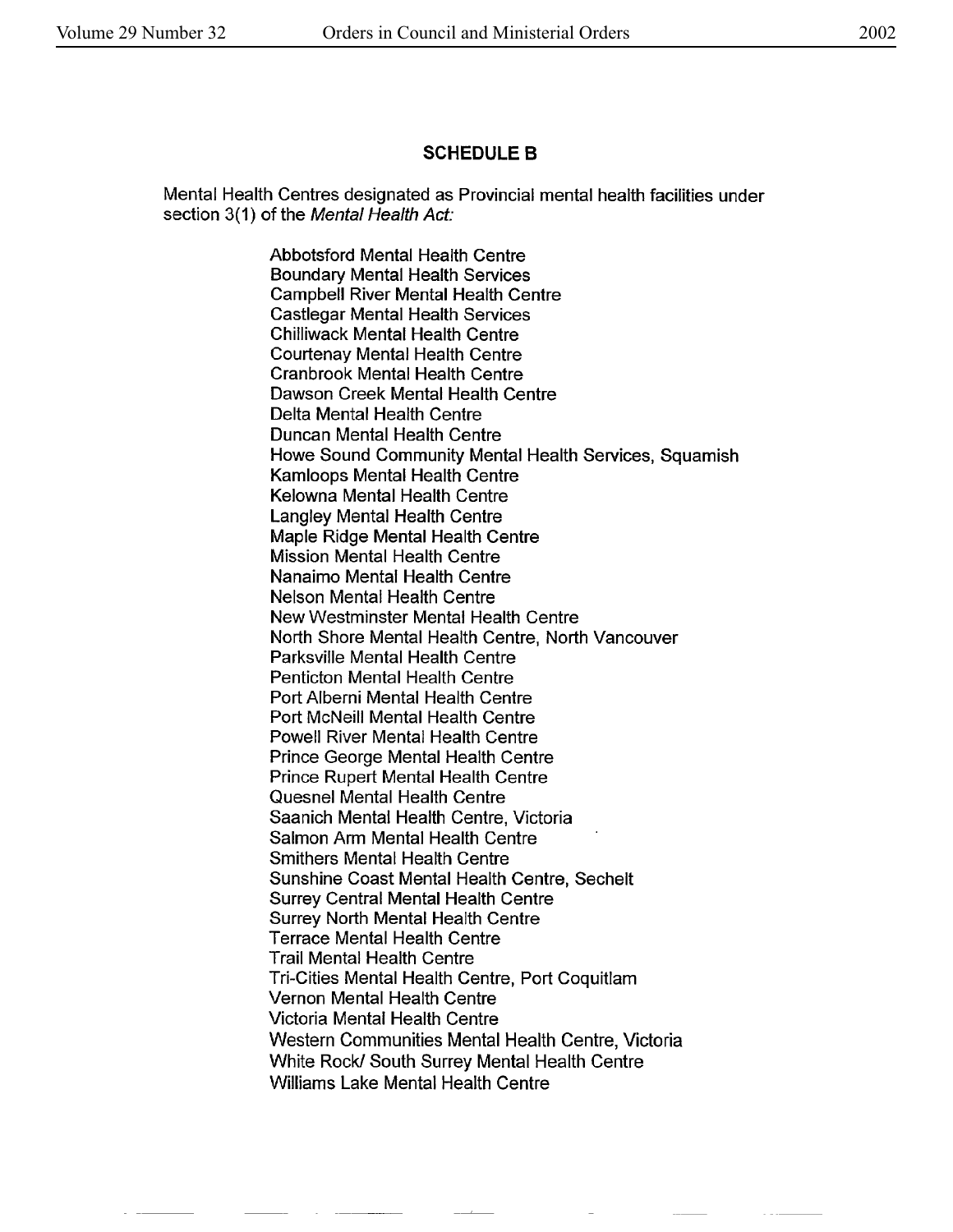#### **SCHEDULEC**

Hospitals designated as psychiatric units under section 3(2) of the Mental Health Act:

> British Columbia's Children's Hospital, Vancouver British Columbia Women's Hospital and Health Centre, Vancouver Chilliwack General Hospital, Chilliwack Cowichan District Hospital, Duncan Cranbrook Regional Hospital, Cranbrook Dawson Creek and District Hospital, Dawson Creek Fort St. John General Hospital, Fort St. John G.F. Strong Centre, Vancouver Kelowna General Hospital, Kelowna Langley Memorial Hospital, Langley Lions Gate Hospital, North Vancouver Matsqui-Sumas-Abbotsford General Hospital, Abbotsford Mills Memorial Hospital, Terrace Mount Saint Joseph Hospital, Vancouver Nanaimo Regional General Hospital, Nanaimo Peace Arch District Hospital, White Rock Penticton Regional Hospital, Penticton Powell River General Hospital, Powell River Prince George Regional Hospital, Prince George Prince Rupert Regional Hospital, Prince Rupert Ridge Meadows Hospital and Health Care Centre, Maple Ridge Royal Columbian Hospital, New Westminster Royal Inland Hospital, Kamloops Royal Jubilee Hospital, Victoria St. Joseph's General Hospital, Comox St. Paul's Hospital, Vancouver St. Vincent's Hospital, Vancouver Surrey Memorial Hospital, Surrey The Richmond Hospital, Richmond The Gorge Road Hospital, Victoria Trail Regional Hospital, Trail U.B.C. Health Sciences Centre Hospital, Vancouver Vancouver General Hospital, Vancouver Vernon Jubilee Hospital, Vernon Victoria General Hospital, Victoria West Coast General Hospital, Port Alberni